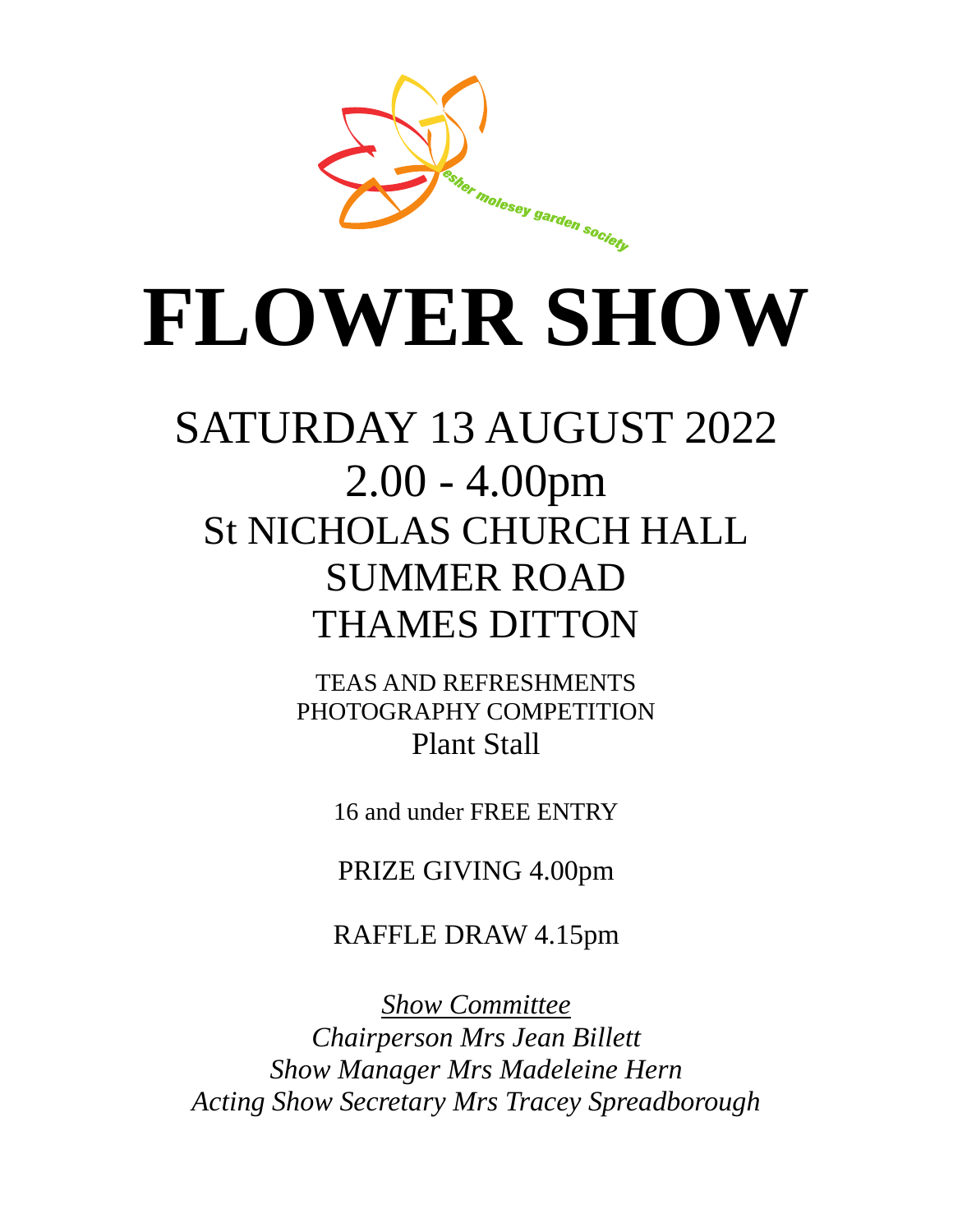#### **Marrows**

1) 1 less than 350mm long or round 500mm circumference

**Carrots** 2) 3 with 75mm of leaf stalk. All types

**Beetroots** 3) 3 with 75mm of leaf stalk. All types

#### **Onions Dressed**

4) 3, no bulb to exceed 250 grams 5) 1, largest by weight

#### **Potatoes**

6) 3-White 7) 3 Other than white

#### **Tomatoes with calyx**

8) Small fruited, not exceeding 35mm in diameter 8-fruit

9) Medium-5-fruit

- 10) Large, not less than 75mm diameter 3-fruit
- 11) Single stem truss with at least 3-ripe fruit

#### **Beans**

12) Runner-5 with stalks 13) French climbing or dwarf bean-8 with stalks

#### **Pickling Shallots**

14) 8-Approximately 30mm in diameter

#### **Cucumber**

15) 1-with stalk 16) 6-mini or small-pickling or gherkin types

#### **Courgettes**

17) 3-fruits with short stem and with or without flower any colour and shape but well matched. (Less than 150mm long or 75mm diameter round fruit)

#### **Herbs**

18) One Vase-Minimum of three kinds for culinary purposes. The quality of the foliage is the predominant factor for judging.

#### **Any Other Vegetable**

19) 2-of the same kind. Not included in the classes above. If beans-8 with stalks

#### **Collection of vegetables**

20) A mixed exhibit of at least 6 types of vegetables each to be of the best. To be exhibited in a seed tray not to exceed 36 x 22 x 6cm (14 x 8½" x 2¼")

#### **Novice Classes**

(*Please read rule 8 to confirm eligibility)* 21) Potatoes-3-one kind 22) Runner Beans-5 with stalks 23) Onion-1- dressed 24)Any other vegetable For quantity call Show Manager (07711810268)

#### **Dahlias**

25) One vase-5 stems, any variety or varieties **Novice Class Dahlias** *(see Rule 8)* 26) Three in one vase, any variety or varieties **Roses**

Open Flowers no buds and no leaves 27) 3 stems-different varieties 28) 3 stems-one variety **Novice Class Roses** (See Rule 8) 29) 1 stem-any kind (Rules as above class)

#### **Other Cut Flowers (not to include Roses or Dahlias)**

30) Garden Flowers-One vase, mixed garden flowers at least 5 varieties. No additional foliage to be included. 31) Garden Flowers-One vase, best flowering spike or spray in garden

32) 7- Sweet Pea stems

33) 7 -stems of any other single variety garden flower

#### **Foliage**

34) Foliage-5 stems, each of a different kind

### **Novice Classes (Not to include Dahlias or Roses**

- (See Rule 8) 35) Garden Flowers-One Vase mixed 36) Garden Flowers-1- stem
- 37) Garden Flowers-7 Stems single variety

#### **Flowering Shrubs**

38) 3-stems with flowers-One variety of a shrub (A woody perennial)

#### **Pot Plants-Named if possible**

39) Flowering plant 40) Foliage plant 41) Cactus or Succulent **NOTE:** Classes 39 to 41 Pot not more than 200mm inside diameter

#### **Flower Exhibit**

Arrangement of Flowers and Foliage

42) Miniature-Total presentation not more than

**100x100x100mm overall** including all plant material and receptacle

43) Platinum Jubilee-230mm wide x 230 deep including all plant material and receptacle on the theme Platinum Jubilee

Purchased flowers and foliage material can be used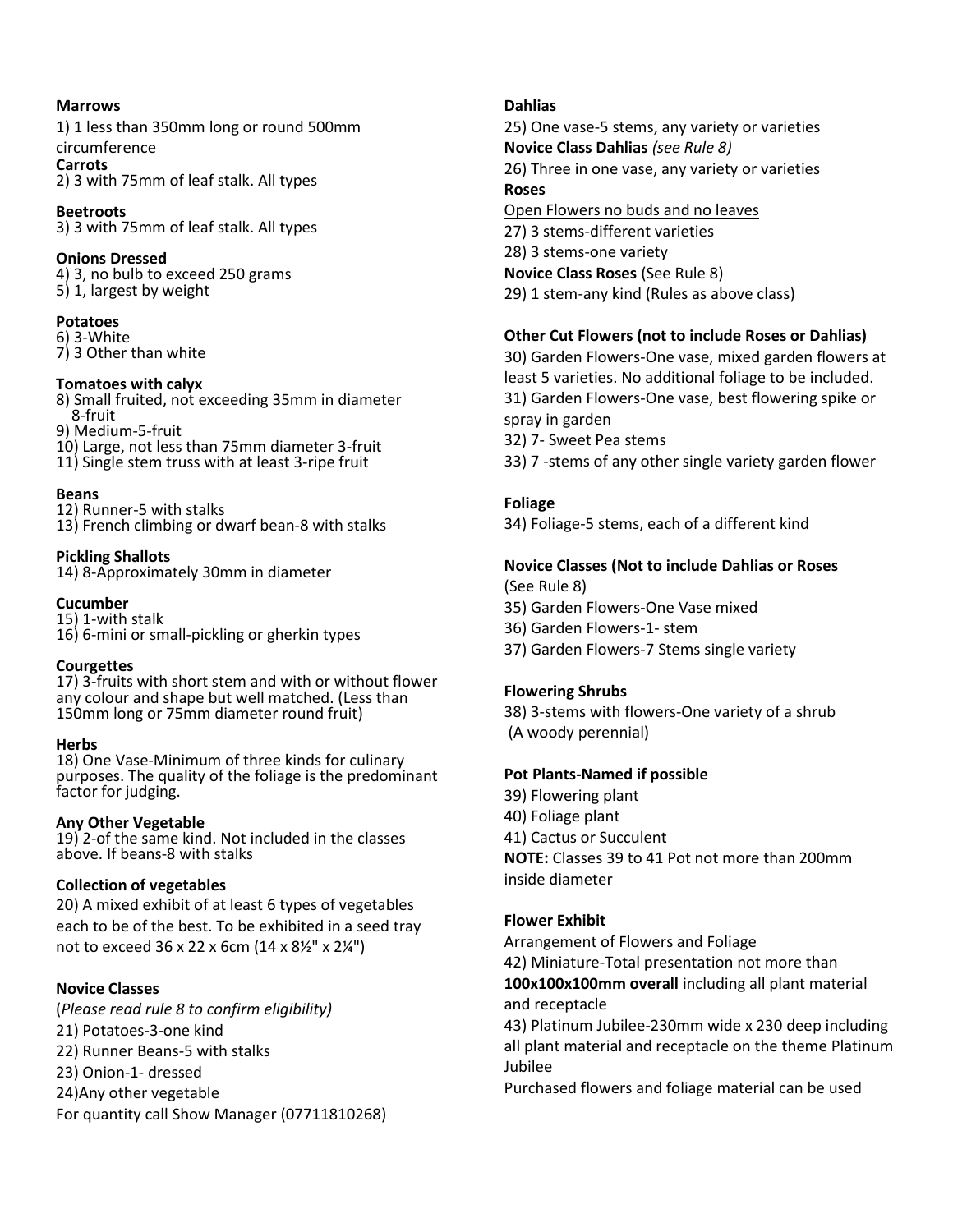#### **Apples**

44) Dessert-3-with stalks 45) Cooking-3-with stalks

#### **Plums** 46) 5-Bloom and Stalk intact

#### **Blackberries**

47) One plate 12-with stalks **Soft Fruit** 48) One plate 12-fruit or One Sprig with 12-fruit **Stone Fruit (Excluding plums)** 49) One plate-3 fruit. 12-if cherries

#### **Any other fruit**

50) One plate of a single variety of fruit. For quantity call Show Manager (07711810268)

#### **Preserves and Pickles-One jar only per class**

- 51) Clear Jelly
- 52) Soft Fruit Jam
- 53) Stone Fruit Jam
- 54) Marmalade (Made with fresh fruit)
- 55) Chutney and Relish (Made before 1 June 2022)
- 56) Pickles (Made before 1 June 2022)

**Notes—Jars not less than 227 grams. The jars must be labelled as to their contents and the date of making. Jars must be of clear glass. No named jars or lids to be used. Jams should be covered with a wax disc and a clear cover OR a new plain metal top. Chutneys and jars containing vinegar must have a plain new plastic screw top**

#### **Home Baking**

Exhibitors may use any recipe of their choice. All entries to be plated and wrapped with cling film. Ingredient list must accompany each entry

- 57) Cinnamon buns-4
- 58) Cheese straws with paprika-10
- 59) Carrot cake
- 60) Bread rolls Made with seeds and yeast and not using bread machines-6
- 61) Gingerbread cake
- 62) Apple tart with clove or cinnamon -Shortcrust pastry top and bottom

#### **Photography**

All pictures to measure 6ins x 4ins to 7ins x 5ins (150mm x 100mm to 180mm x 130mm) and be unmounted

- 63) On the river
- 64) Pet animal
- 65) Landscape with trees
- 66) Close up of an insect

#### **Allotment Classes**

**The following two classes will be open to groups from Affiliated Societies (one group per society). It is hoped that at least four members will contribute to each exhibit.**

**In addition, any individual member submitting any entry or entries will be invited to declare to the Society of which he or she is a member. We will then keep a record of all such entries and determine which Society is the winner by a points system which will take into account any first, second or third position awarded for both the individual entries and the group entries.**

67) A collection of at least 7 vegetables in a box or basket. Vegetables may include peppers, tomatoes and rhubarb. Exhibit not to exceed 600mm in length.

68) A vase of mixed cut flowers **(grown on an allotment**) (foliage can be retained) to contain at least seven types. A small selection of extra foliage can be used to enhance the display.

#### **Show Notes**

Welcome to our Show for 2022.

Please take some time to read the rules and make sure you have the stated number of vegetables and that you have used the correct size vase/container/jar for your exhibit. Please present your entries as attractively as possible: a well-balanced selection where appropriate, especially the tray of vegetables (each item should comply with the requirements of its individual class) and mixed flower entries. You can remove torn petals or leaves and tidy, but remember, no polishing or artificial treatment. Onions should have the neck tied or whipped, with un-dyed raffia, and roots trimmed. This does not apply to salad onions. Apples, pears and gooseberries may be shown either ripe or unripe - all other fruit should be ripe. Place your fruit especially berries in neat lines on the plate, ensure any bloom is not disturbed and stalks are intact and lying the same way. Check your containers meet class requirements which include lids and coverings.

Check size of photos and that your entries are within stipulated measurements.

We look forward to seeing you all there.

**Call Madeleine, Show Manager on 07711810268 if you have any questions**

#### **Judges**

**Flowers, Flower Exhibits and Pot Plants** Mr Geoff Peach **Vegetables and Fruit** Mrs Pam Edwards **Home Baking and Preserves** Mrs Audrey Goodale **Photography** Ann Beauchamp and John Legate